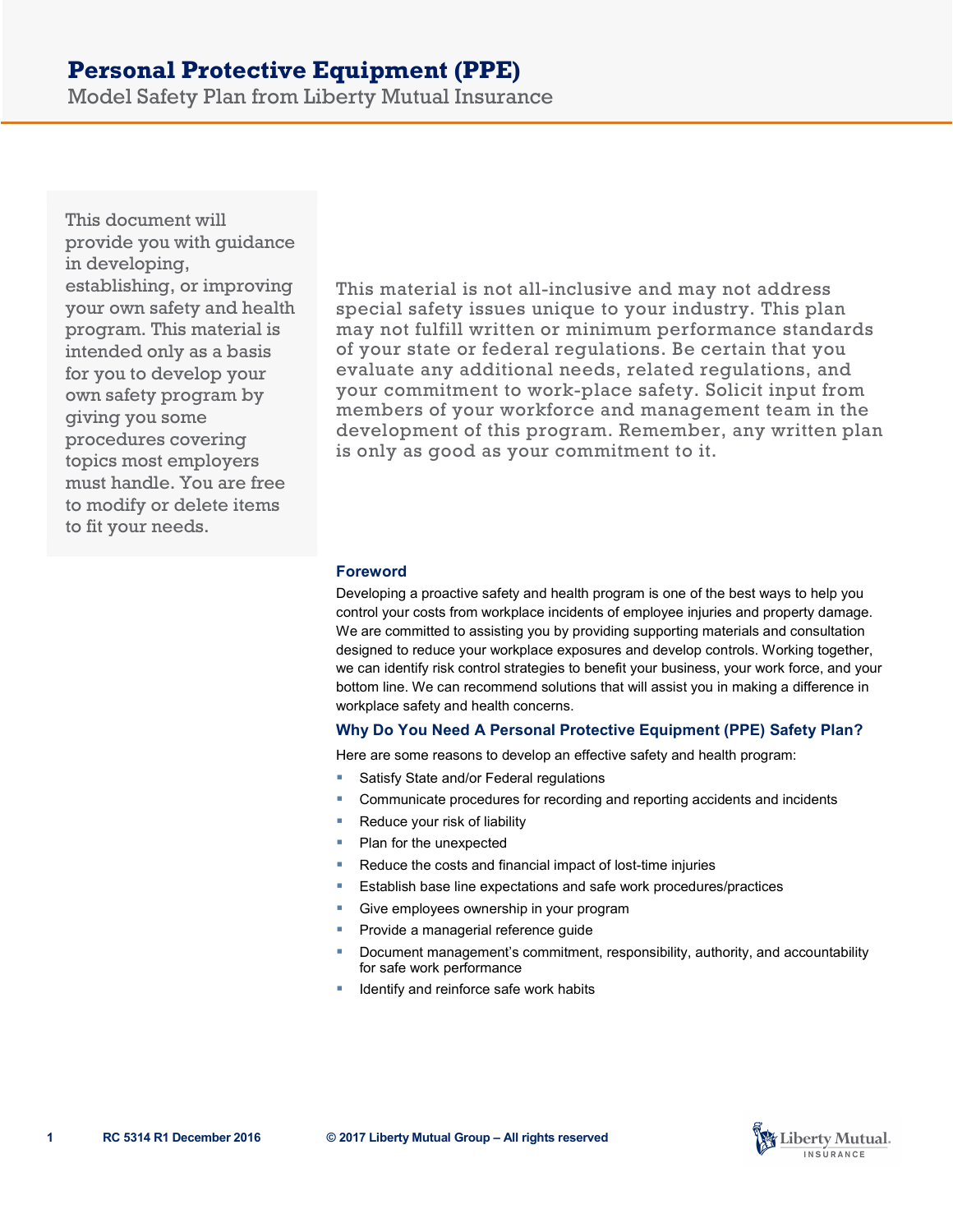## Using this Material

This Model Safety Plan was developed as a set of best practices to help you enhance your current PPE program, or if you have no current plan, to provide you a base line from which to begin. You can implement these policies and procedures now or adjust existing programs to your company's needs. However, the most essential element is you and your commitment to making it happen.

You may adopt this plan as unchanged or edit as needed for your individual situation. It is designed to provide you with a better understanding of the primary elements necessary to build the foundation for a successful safety and health program.

This topic has been developed to provide employers with guidance on many of OSHA's expectations. However, we do not intend that these plans necessarily assure compliance with the related OSHA standard. Contact your local or regional OSHA office of the federal or state specific plan having jurisdiction.

## Table of Contents

| <b>Topic</b>                           | Page |
|----------------------------------------|------|
| PPE: Purpose and Scope of Plan         | 3    |
| All Personal Protective Equipment      | 3    |
| Roles and Responsibilities             | 6    |
| <b>Hazard Assessments</b>              | 6    |
| Training                               | 6    |
| Safety Data Sheets                     | 7    |
| Cleaning and Maintenance               | 7    |
| Sample Resources                       |      |
| <b>Hazard Assessment for PPE</b>       | 8    |
| <b>PPE Action Plan</b>                 | 10   |
| <b>Hazard Assessment Certification</b> | 11   |
| <b>PPE Training Records</b>            | 12   |
| Web Resources                          | 13   |

This safety program and accompanying information does not identify all possible hazards and we cannot be responsible on your behalf for your obligations under any law, rule, or regulations. The principles contained in the material are general in scope and, to the best of our knowledge, current at the time of publication. Liberty Mutual specifically disclaims all liability for damages or personal injury alleged to arise from reliance on the information contained in this document.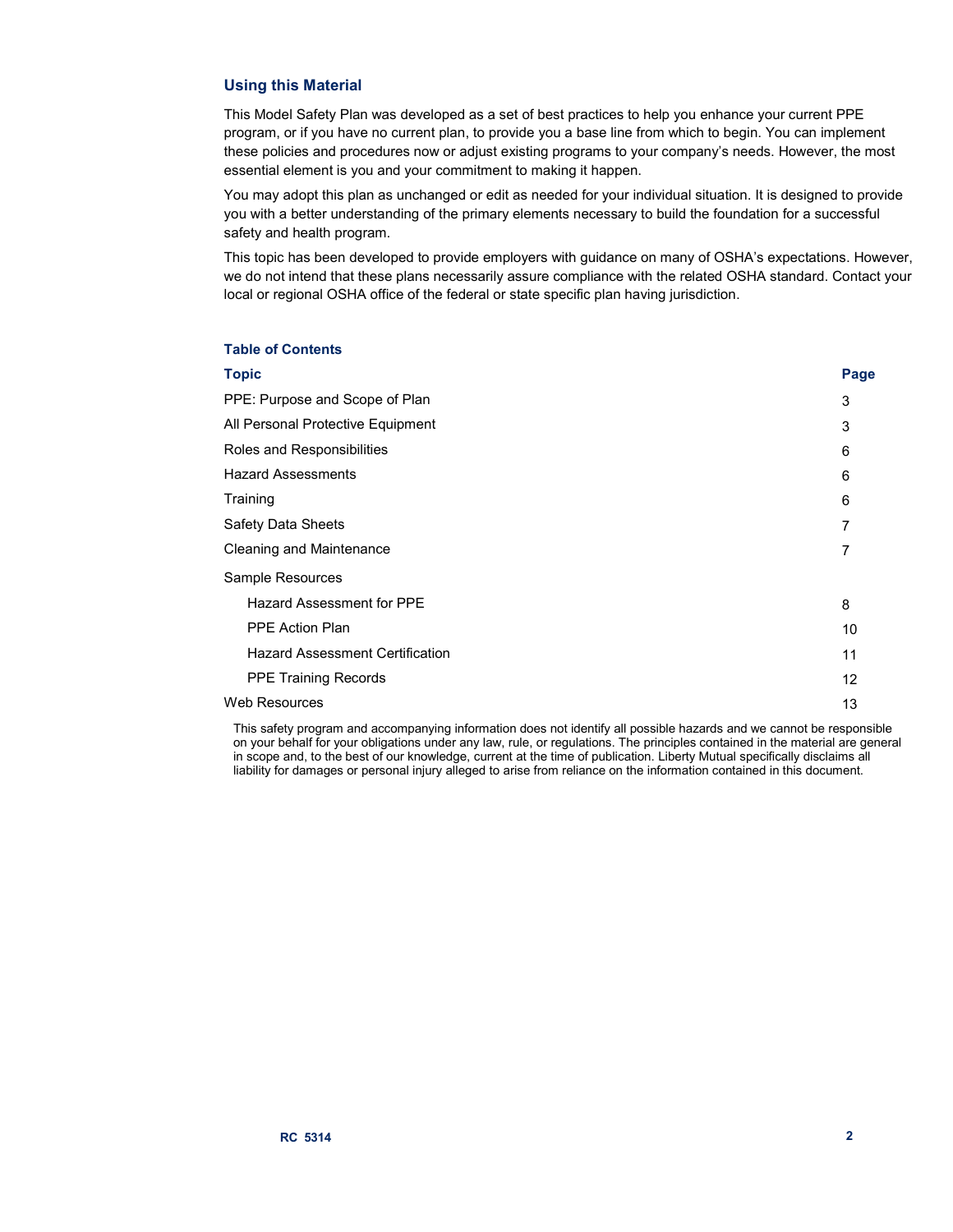## PPE: Purpose and Scope of Plan

Our company will provide personal protective equipment (PPE). When equipment is issued, it must be maintained in a sanitary and reliable condition to protect employees from workplace hazards. All personal equipment must be of safe design and construction for the work to be performed.

Defective or damaged personal protective equipment shall not be used. Each department supervisor should inspect PPE at regular intervals, or according to manufacturer's operating guidelines, to ensure that their assigned workers are cleaning and maintaining their equipment.

It is also important to ensure that contaminated PPE, which cannot be decontaminated, is disposed of in a manner that protects employees from exposures to hazards.

## All Personal Protective Equipment

Devices must meet these minimum requirements:

- Provide adequate protection against the particular hazards for which they are designed
- Be reasonably comfortable when worn under the designated conditions
- **Fit snugly without interfering with the movements or vision of the wearer**
- **Be durable**
- Be capable of being disinfected
- Be easy to clean
- Be kept clean and in good repair
- Be capable of being stored in a sanitary condition when not in use
- **Be distinctly marked to identify the manufacturer and, if applicable, the assigned employee for the PPE**

As a general rule, everyone working in production or outside, when operations demand it, shall wear safety shoes and safety glasses. Visitors, outside contractors, and office personnel must wear safety glasses when in the production areas, the same as employees, if an area is designated as requiring protective eyewear.

#### Protective Footwear

Safety shoes should be sturdy and have an impact-resistant toe. In some shoes, metal insoles protect against puncture wounds. Metatarsal guards will be required in some types of jobs and exposures.

To protect feet and legs from falling or rolling objects, sharp objects, molten metal, hot surfaces, and wet slippery surfaces, workers will use appropriate foot guards, safety shoes, or boots and leggings.

Sandals and other types of open-toed shoes are not permitted in areas where biohazards or chemicals are present, due to the potential exposure to infectious agents or toxic materials, as well as physical injuries associated with the work.

Safety footwear is classified according to its ability to meet minimum requirements for both compression and impact tests. These requirements and testing procedures may be found in American National Standards Institute standards.

### Safety Shoes/Boots

Safety shoes and boots must comply with ASTM International standards, F 2412, Test Methods for Foot Protection, and F 2413, Specification for Performance Requirements for Protective Footwear. When buying shoes boots from a suggested retail store, inform the sales person of these requirements. We will work through our procurement unit to help obtain the best product for protecting our workforce. Employees should contact

\_\_\_\_\_\_\_\_\_\_\_\_\_\_\_\_\_\_\_\_\_\_ (facility or corporate safety coordinator or competent professional) to determine individual PPE footwear needs.

## Protective Eyewear

Safety glasses, whether company issued or prescription, must comply with ANSI/ISEA Z87.1-2015. This standard applies to all eye and face protection. When buying prescription glasses, inform the supplier of these requirements. Clip-on side shields will only be allowed under the following circumstances and in the designated areas. List them here:

 $\mathcal{L}_\mathcal{L} = \{ \mathcal{L}_\mathcal{L} = \{ \mathcal{L}_\mathcal{L} = \{ \mathcal{L}_\mathcal{L} = \{ \mathcal{L}_\mathcal{L} = \{ \mathcal{L}_\mathcal{L} = \{ \mathcal{L}_\mathcal{L} = \{ \mathcal{L}_\mathcal{L} = \{ \mathcal{L}_\mathcal{L} = \{ \mathcal{L}_\mathcal{L} = \{ \mathcal{L}_\mathcal{L} = \{ \mathcal{L}_\mathcal{L} = \{ \mathcal{L}_\mathcal{L} = \{ \mathcal{L}_\mathcal{L} = \{ \mathcal{L}_\mathcal{$  $\mathcal{L}_\mathcal{L} = \{ \mathcal{L}_\mathcal{L} = \{ \mathcal{L}_\mathcal{L} = \{ \mathcal{L}_\mathcal{L} = \{ \mathcal{L}_\mathcal{L} = \{ \mathcal{L}_\mathcal{L} = \{ \mathcal{L}_\mathcal{L} = \{ \mathcal{L}_\mathcal{L} = \{ \mathcal{L}_\mathcal{L} = \{ \mathcal{L}_\mathcal{L} = \{ \mathcal{L}_\mathcal{L} = \{ \mathcal{L}_\mathcal{L} = \{ \mathcal{L}_\mathcal{L} = \{ \mathcal{L}_\mathcal{L} = \{ \mathcal{L}_\mathcal{$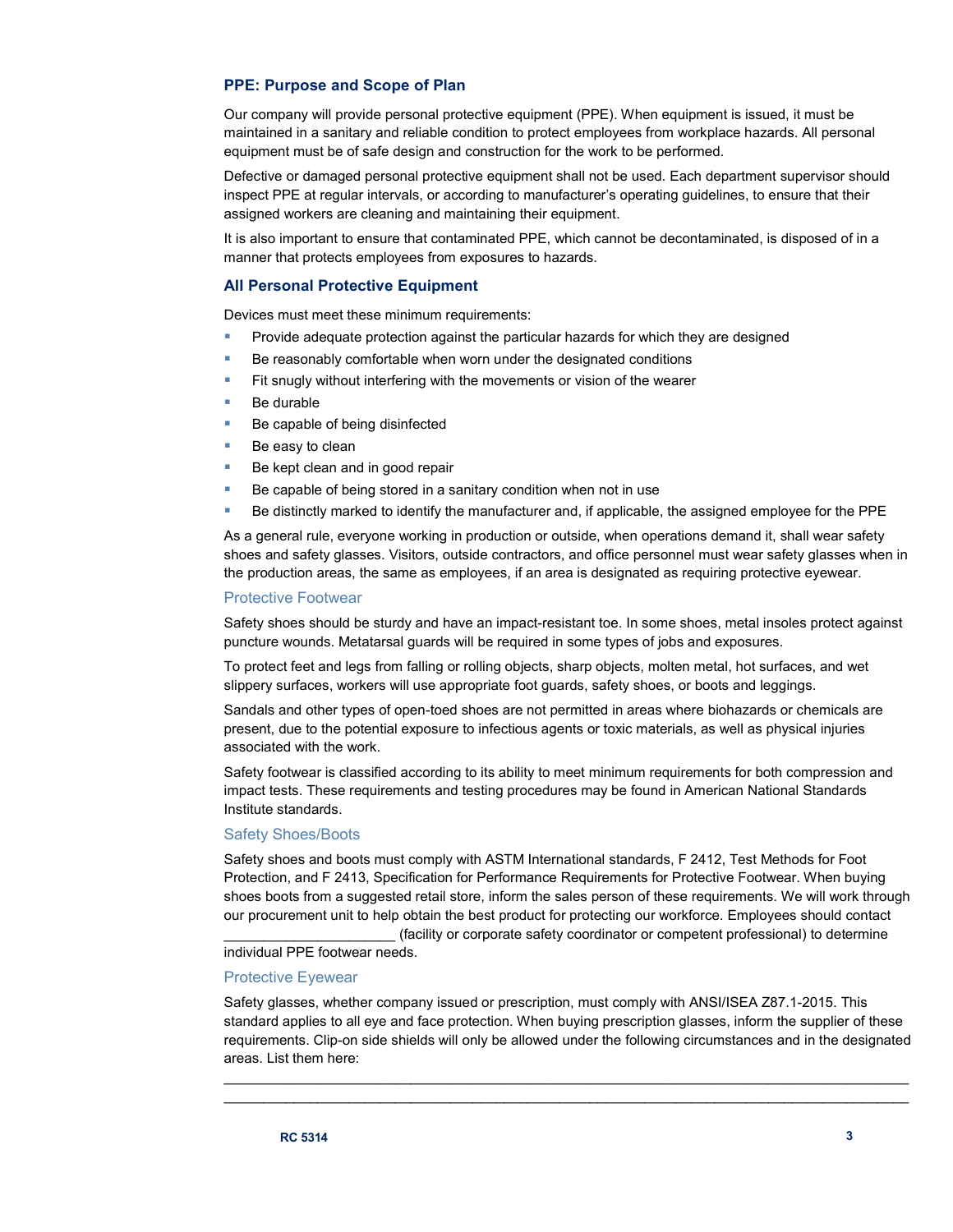Side shields must be worn when working with any machine or related hazard. Bystanders will also be affected and must wear protective eyewear with side shields when at risk.

Persons whose vision requires the use of prescription lenses must wear either protective devices fitted with prescription lenses or protective devices designed to be worn over regular prescription eyewear. These persons are required to wear face shields, goggles or spectacles of one of the following types:

- Spectacles with protective lenses providing optical correction
- Goggles or face shields worn over corrective spectacles without disturbing the adjustment of the spectacles
- Goggles that incorporate corrective lenses mounted behind the protective lens
- Wearers of contact lenses must also wear appropriate eye and face protection devices in a hazardous environment

Our plan will consider protective eyewear that incorporates corrective lenses in the event of contact lens failure or loss so that the worker will still be able to use the same protective eyewear effectively. Employees should contact \_\_\_\_\_\_\_\_\_\_\_\_\_\_\_\_\_\_\_\_\_\_\_\_\_ (facility or corporate safety coordinator or competent professional) to determine individual corrective PPE eyewear needs.

Our example the component of the component of the component (facility or corporate safety coordinator or competent professional), skilled in the procedure, will conduct goggle and safety spectacle fitting. Only qualified optical personnel will be authorized to fit prescription safety spectacles.

Always keep protective eyewear lenses clean. Continuous vision through dirty lenses can cause eyestrain; which is often a stated reason for not wearing protective eyewear. Daily inspection and cleaning of eye protection with soap and hot water or cleaning solution and tissue, is important. Goggles should be kept in a case when not in use.

#### Additional Requirements for Eye and Face Protection

Eye and face protection should be consistently used so that it protects the wearer from splash entry and still provides adequate ventilation.

- **Tinted and shaded lenses are not filter lenses unless they are marked or identified as such. These must be** approved and certified before use on the job, by the facility or corporate safety coordinator and supervisor.
- Protection from light radiation is directly related to filter lens density. Select the darkest shade that allows optimum task performance.
- Suitable eye protection must be provided where there is a potential for injury to the eyes or face from flying particles, molten metal, liquid chemicals, acids or caustic liquids, chemical gases or vapors, potentially injurious light radiation or a combination of these.
- **EXEC** Caution should be exercised if using metal-frame protective devices in electrical hazard areas.
- Atmospheric conditions and the restricted ventilation of the protector can cause lenses to fog. Frequent cleansing may be necessary.
- Welding helmets or face shields should be used only over primary eye protection (spectacles or goggles). For severe exposure (i.e., grinding) use faces shield and safety glasses.
- Care should be taken to recognize the possibility of multiple and simultaneous exposure to a variety of hazards. Adequate protection against the highest level of each hazard must be provided. Protective devices do not provide unlimited protection.

#### Respiratory Protection

Anyone working in an area that requires a respirator shall be fit tested and trained for the required respirator. In addition, respirator wearers must have a current pulmonary function test indicating that he/she can wear a respirator. Other requirements outlined in OSHA and ANSI standards may affect the proper fit of the respirator.

For workers with facial hair, the effectiveness of a respirator is reduced; special equipment is available. Be certain that a positive seal exists before being exposed to the workplace hazard. Each worker must undergo a qualitative or quantitative fit test by  $\qquad \qquad$  (safety coordinator or competent professional) and be certified to be released to the workplace with the PPE in use. Training and demonstrable use of the respirator is vital in this certification process.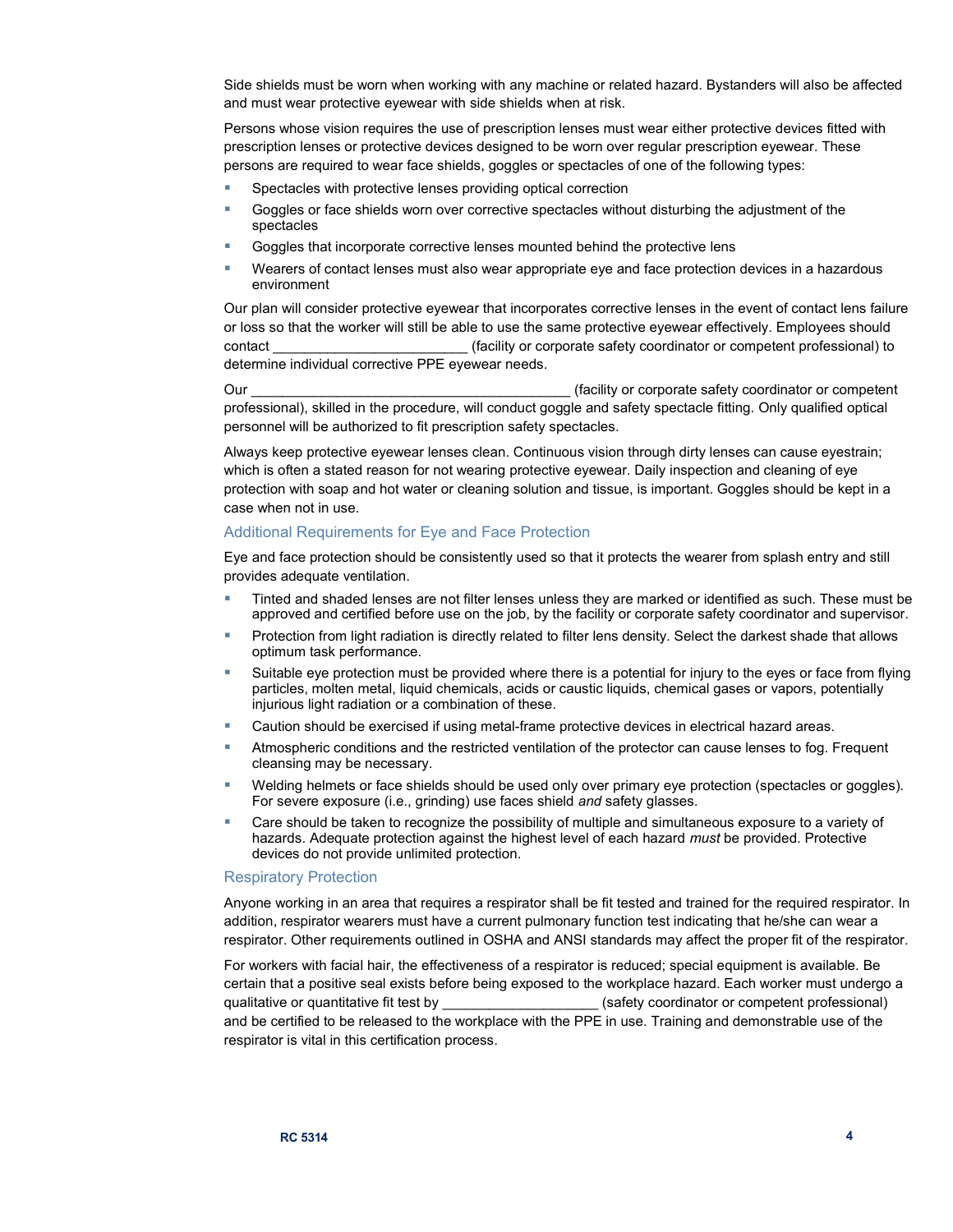### Head Protection

All components, shells, suspensions, headbands, sweatbands, and any accessories should be visually inspected daily for signs of dents, cracks, penetration, or any other damage that might reduce the degree of safety originally provided.

If unusual conditions occur (such as higher or lower extreme temperatures than described in the standards), or if there are signs of abuse, alteration or mutilation of the helmet or any component, the margin of safety may be reduced. If damage is suspected, helmets should be replaced or representative samples tested in accordance with procedures contained in ANSI Z89.1-2014.

Helmets should not be stored or carried on the rear-window shelf of an automobile, since sunlight and extreme heat may adversely affect the degree of protection. Some manufacturers are equipping hard hats with UV damage indicators that inform a user when the helmet should be replaced based on extended exposure to sunlight.

### Hearing Protection

Exposure to high noise levels can cause hearing loss or impairments as well as physical and psychological stress. We will contract with an auditory health professional that will individually fit persons who require specially designed or molded earplugs. When properly inserted, foam earplugs work as well as most molded earplugs. We prohibit the use of plain cotton inserts as this type of device provides no protection against hazardous noise.

Disposable earplugs are to be used one time and then thrown away. The non-disposable type should be cleaned after each use for proper protection.

Earmuffs need to make a perfect seal around the ear to be effective. Temples on glasses, long sideburns, long hair, and facial movements, such as chewing, can reduce the effectiveness of hearing protection devices.

#### Hand Protection

A number of factors need to be considered when choosing a glove for a particular application. In the initial selection process consider the following important points:

- Be aware of the toxic properties of the chemical or chemicals. In particular, the ability of the chemical to cause local effects on the skin and/or to pass through the skin and cause systemic effects should be known.
- Understand the work activities being undertaken. These must be studied and account taken of the degree of dexterity required, the duration, frequency and degree of chemical exposure and the physical stresses that will be applied.
- Suitable gloves shall be worn when hazards from chemicals, cuts, lacerations, abrasions, punctures, burns, biological agents, and harmful temperature extremes are present. Glove selection shall be based on performance characteristics of the gloves, conditions, duration of use and hazards present. One type of glove will not work in all situations.
- Read instructions and warnings on chemical container labels and Safety Data Sheets (SDS) before working with any chemical. Recommended glove types are often listed in the SDS section for personal protective equipment.
- The performance characteristics of the gloves should be assessed using standard test procedures. Characteristics to be considered include chemical, puncture, tear and abrasion resistance.
- During the hazard assessment, the work activities of the employees should be studied to determine the degree of dexterity required, the duration, frequency and degree of exposure to hazards and the physical stresses that will be applied.
- Request documentation from the manufacturer that the gloves meet the appropriate test standard(s) for the hazard(s) anticipated before making your final purchase. Work with our procurement department at \_\_\_\_\_\_\_\_\_\_\_\_\_\_\_\_ (location, phone number or email address) to help locate the correct choice for your needs.

## Torso Protection

Many hazards can threaten the torso: heat, splashes from hot metals and liquids, impacts, cuts, acids, and radiation. A variety of protective clothing is available: vests, jackets, aprons, coveralls, and full body suits.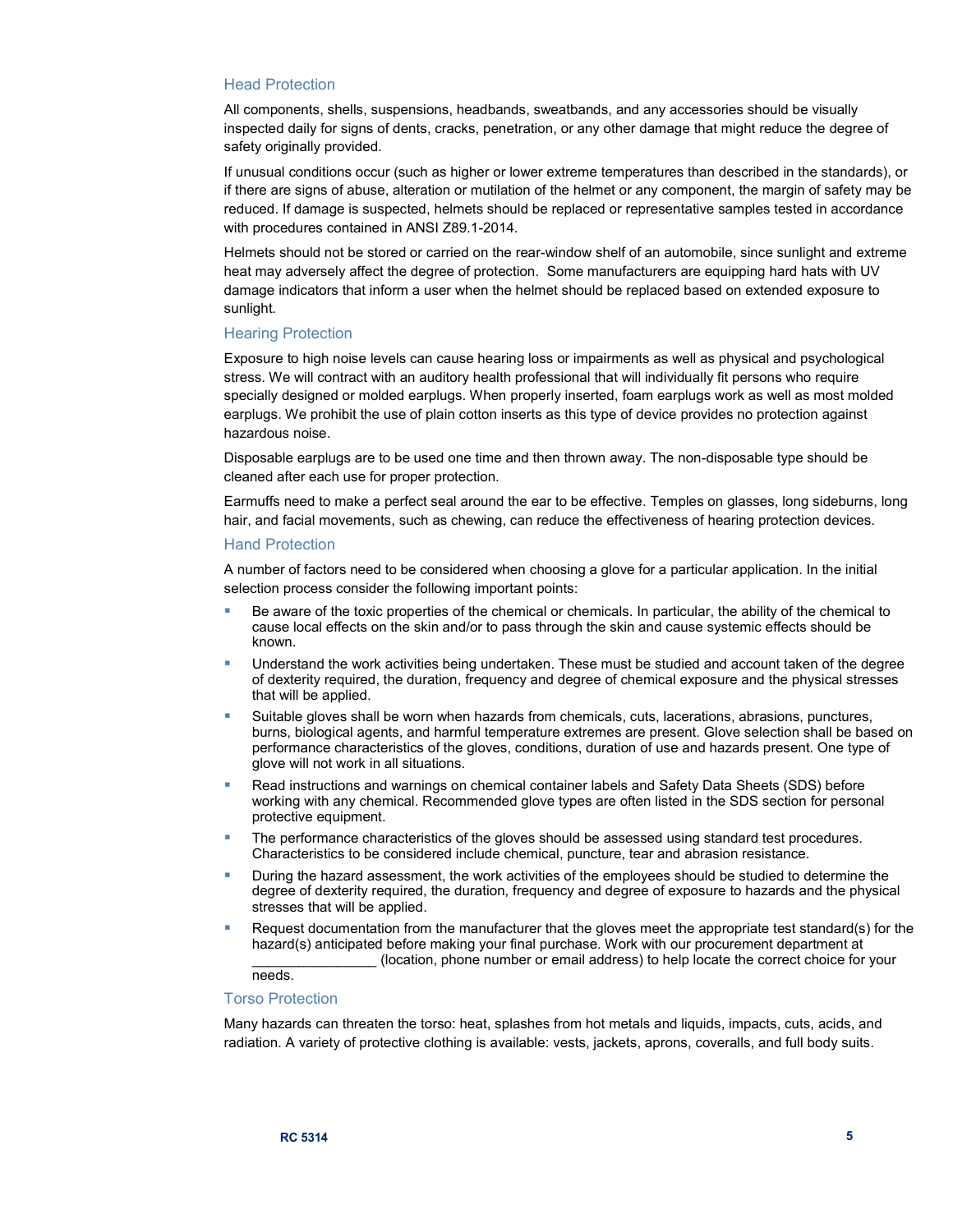#### Roles and Responsibilities

#### **Supervisors**

Supervisors have the primary responsibility for implementing the PPE Program in their work area. This involves:

- **Providing appropriate PPE and making it available to employees**
- **Ensuring employees are trained on the proper use, care and cleaning of PPE**
- Maintaining records on PPE assignments and training
- Supervising staff to ensure that the PPE program elements are followed and that employees properly use and care for PPE

 $\mathcal{L}_\mathcal{L} = \{ \mathcal{L}_\mathcal{L} = \{ \mathcal{L}_\mathcal{L} = \{ \mathcal{L}_\mathcal{L} = \{ \mathcal{L}_\mathcal{L} = \{ \mathcal{L}_\mathcal{L} = \{ \mathcal{L}_\mathcal{L} = \{ \mathcal{L}_\mathcal{L} = \{ \mathcal{L}_\mathcal{L} = \{ \mathcal{L}_\mathcal{L} = \{ \mathcal{L}_\mathcal{L} = \{ \mathcal{L}_\mathcal{L} = \{ \mathcal{L}_\mathcal{L} = \{ \mathcal{L}_\mathcal{L} = \{ \mathcal{L}_\mathcal{$  $\mathcal{L}_\mathcal{L} = \{ \mathcal{L}_\mathcal{L} = \{ \mathcal{L}_\mathcal{L} = \{ \mathcal{L}_\mathcal{L} = \{ \mathcal{L}_\mathcal{L} = \{ \mathcal{L}_\mathcal{L} = \{ \mathcal{L}_\mathcal{L} = \{ \mathcal{L}_\mathcal{L} = \{ \mathcal{L}_\mathcal{L} = \{ \mathcal{L}_\mathcal{L} = \{ \mathcal{L}_\mathcal{L} = \{ \mathcal{L}_\mathcal{L} = \{ \mathcal{L}_\mathcal{L} = \{ \mathcal{L}_\mathcal{L} = \{ \mathcal{L}_\mathcal{$  $\mathcal{L}_\mathcal{L} = \{ \mathcal{L}_\mathcal{L} = \{ \mathcal{L}_\mathcal{L} = \{ \mathcal{L}_\mathcal{L} = \{ \mathcal{L}_\mathcal{L} = \{ \mathcal{L}_\mathcal{L} = \{ \mathcal{L}_\mathcal{L} = \{ \mathcal{L}_\mathcal{L} = \{ \mathcal{L}_\mathcal{L} = \{ \mathcal{L}_\mathcal{L} = \{ \mathcal{L}_\mathcal{L} = \{ \mathcal{L}_\mathcal{L} = \{ \mathcal{L}_\mathcal{L} = \{ \mathcal{L}_\mathcal{L} = \{ \mathcal{L}_\mathcal{$ 

- Seeking assistance from the Safety and Health Department to evaluate hazards
- Notifying the Safety and Health Department when new hazards are introduced or when processes are added or changed
- Ensuring that defective or damaged equipment is immediately replaced

#### **Employees**

The workforce has responsibilities for following the requirements of the PPE Program:

- Wearing PPE properly and as required
- Attending required training sessions
- **Caring for, cleaning and maintaining PPE as required**
- Informing the supervisor of the need to repair or replace specific PPE

#### Hazard Assessments

Per OSHA 29 CFR 1910.132, the supervisor and safety manager will formally assess the workplace to determine if hazards are present, or are likely to be present, which necessitate the use of PPE.

If such hazards are present, or likely to be present, the safety manager shall:

- Select, and have each affected employee use the type of PPE that will protect them from the hazards identified in the hazard assessment
- Communicate selection decisions to each affected employee
- **Select PPE that properly fits each affected employee.**
- (supervisor or safety manager) shall verify in writing that the required workplace hazard assessment has been performed. The documentation will identify the workplace evaluated, the hazard assessment date(s) and the name of the person certifying that the evaluation has been performed.

A PPE Hazard Assessment form is included in the Resources section. If no hazards exist to warrant the use of PPE, the assessment is still required to show that no risk exists. A copy must be filed with our facility or corporate safety coordinator and be revised when new hazards or processes are introduced that pose a threat to worker safety and health.

#### **Training**

The safety manager or coordinator shall provide training to each employee who is required to use PPE. Each employee shall be trained to know the following, at a minimum:

- **When and what type of PPE is necessary**
- How to properly don, doff, adjust and wear PPE
- Limitations of the PPE
- Proper care, maintenance, useful life and disposal of the PPE

Each affected employee shall demonstrate an understanding of the training specified in this section and the ability to use PPE properly, before being allowed to perform work requiring the use of PPE.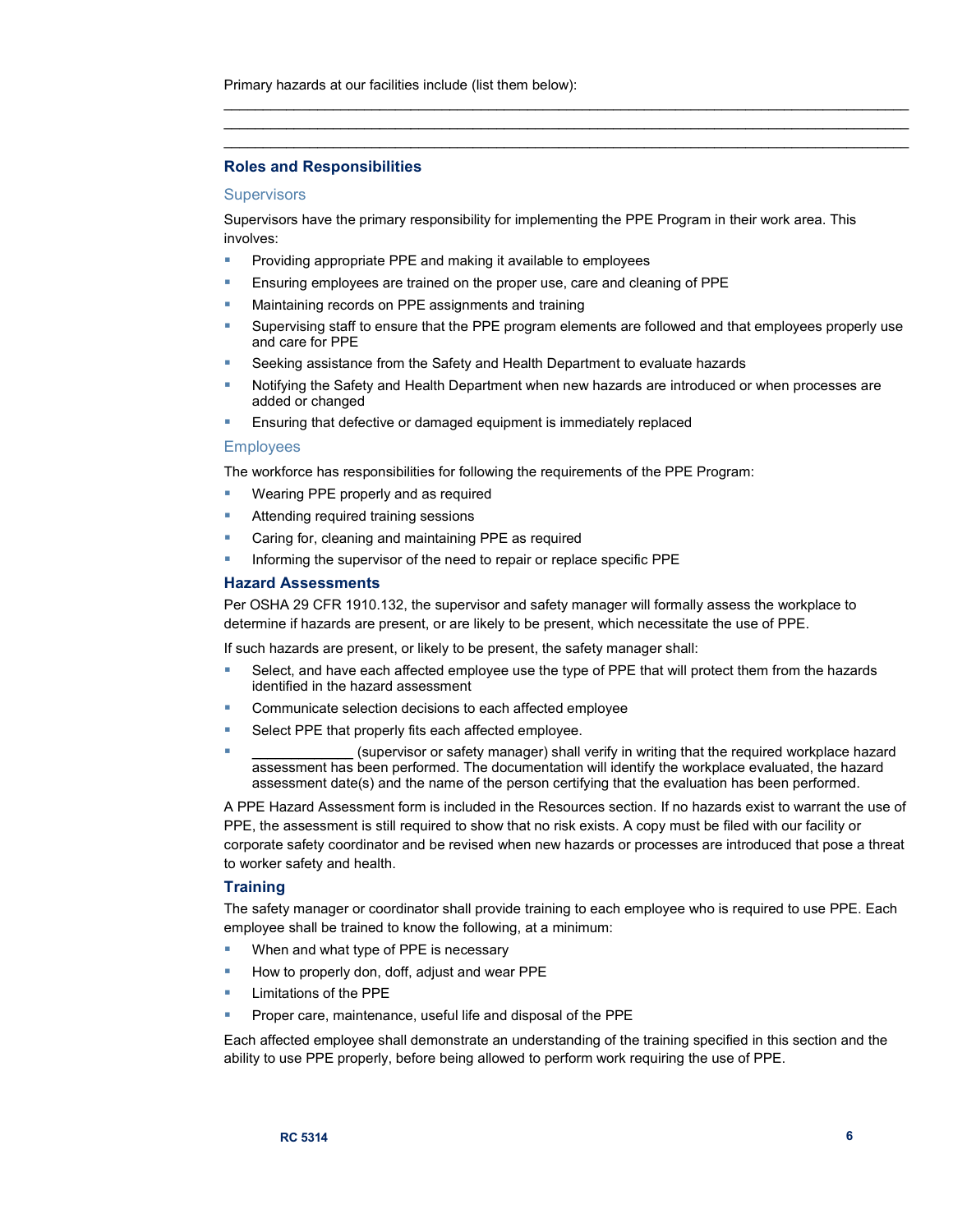When the company has reason to believe that any affected employee who has already been trained does not have the understanding of the skill as listed in this section, the company shall re-train such employee.

Circumstances where retraining is required include, but are not limited to, situations where:

- Changes in the workplace render previous training obsolete
- Changes in the types of PPE to be used render previous training obsolete
- **Inadequacies in an affected employee's knowledge or use of assigned PPE indicate that the employee has** not retained the requisite understanding or skill

The compliance manager shall verify that each affected employee has received and understood the required training through a written certification that contains the name of each employee trained, the date(s) of training, and that identifies the subject of the certification. A sample PPE Training Records form is included on page 12.

## Safety Data Sheets (SDS)

Always refer to the SDS when working with chemicals to make certain that PPE is required. SDS are maintained in the safety coordinator's office and/or

## Cleaning and Maintenance

It is important that all PPE be kept clean and properly maintained. Cleaning is particularly important for eye and face protection where dirty or fogged lenses could impair vision. PPE should be inspected, cleaned and maintained at regular intervals so that the PPE provides the requisite protection. Personal protective equipment shall not be shared between employees until it has been properly cleaned and sanitized. PPE will be distributed for individual use whenever possible. It is also important to ensure that contaminated PPE that cannot be decontaminated is disposed of in a manner that protects employees from exposure to hazards.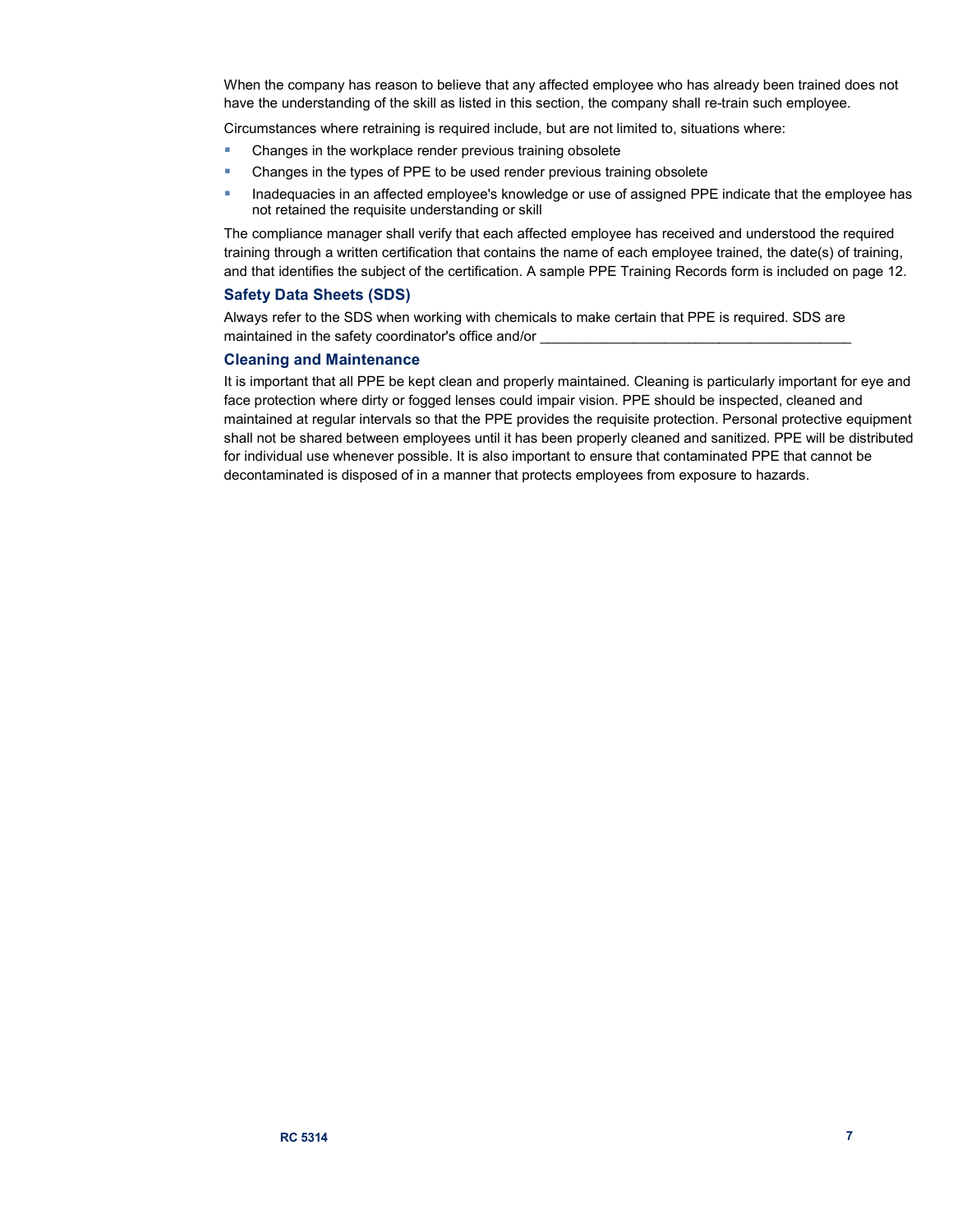## Sample Hazard Assessment for Personal Protective Equipment

(Use this form as a guide, and to customize to your organization's needs.)

| COMPANY:                              | DEPARTMENT: | <b>JOB TITLE:</b> | DATE: |
|---------------------------------------|-------------|-------------------|-------|
| PERSONAL PROTECTIVE EQUIPMENT IN USE: |             |                   |       |

|                                                         |          | <b>BODY PARTS</b> |                     | <b>HAZARD CATEGORY</b> |        |          |          |      |      |       |          |            |
|---------------------------------------------------------|----------|-------------------|---------------------|------------------------|--------|----------|----------|------|------|-------|----------|------------|
| <b>TASK DESCRIPTION</b>                                 | Eye/Face | Head              | Foot/Leg   Arm/Hand | Impact                 | Pierce | Compress | Chemical | Heat | Dust | Light | Electric | Biological |
|                                                         |          |                   |                     |                        |        |          |          |      |      |       |          |            |
|                                                         |          |                   |                     |                        |        |          |          |      |      |       |          |            |
|                                                         |          |                   |                     |                        |        |          |          |      |      |       |          |            |
|                                                         |          |                   |                     |                        |        |          |          |      |      |       |          |            |
|                                                         |          |                   |                     |                        |        |          |          |      |      |       |          |            |
|                                                         |          |                   |                     |                        |        |          |          |      |      |       |          |            |
|                                                         |          |                   |                     |                        |        |          |          |      |      |       |          |            |
|                                                         |          |                   |                     |                        |        |          |          |      |      |       |          |            |
|                                                         |          |                   |                     |                        |        |          |          |      |      |       |          |            |
|                                                         |          |                   |                     |                        |        |          |          |      |      |       |          |            |
|                                                         |          |                   |                     |                        |        |          |          |      |      |       |          |            |
| Personal Protective Equipment Recommended for this Job: |          |                   |                     |                        |        |          |          |      |      |       |          |            |
|                                                         |          |                   |                     |                        |        |          |          |      |      |       |          |            |
|                                                         |          |                   |                     |                        |        |          |          |      |      |       |          |            |
|                                                         |          |                   |                     |                        |        |          |          |      |      |       |          |            |

Assessment performed by: \_\_\_\_\_\_\_\_\_\_\_\_\_\_\_\_\_\_\_\_\_\_\_\_\_\_\_\_\_\_\_\_\_\_\_\_\_\_\_\_\_\_\_\_\_\_\_\_\_\_\_\_\_\_\_\_\_\_\_\_\_\_\_\_\_\_\_\_\_\_\_\_\_\_\_\_\_\_\_\_\_\_\_\_\_\_\_\_\_\_\_\_\_ Date: \_\_\_\_\_\_\_\_\_\_\_\_\_\_\_\_\_\_\_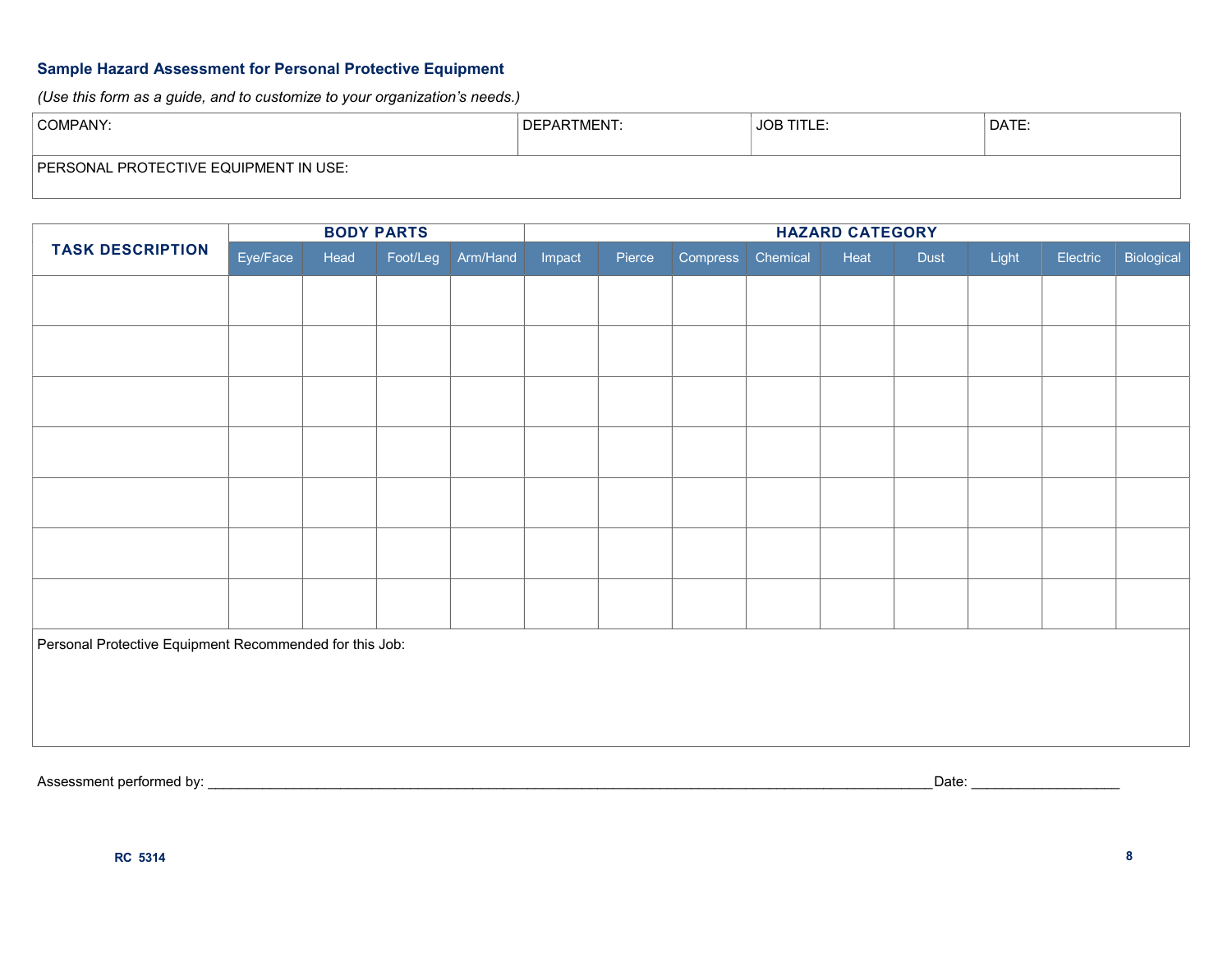This form is a tool that may be used to collect data to determine if there are workplace hazards present that would require the use of personal protective equipment (PPE) on a given job. List each job task and then check off the body parts that could be affected by the hazards of this task and all of the hazard categories that apply. Once the data is collected, the hazards of the job must be assessed and appropriate PPE selected.

The following information from Appendix B of OSHA Personal Protective Equipment standard (CFR 1910.132) should be considered:

#### 1. Controlling hazards

PPE devices alone should not be relied on to provide protection against hazards, but should be used in conjunction with guards, engineering controls, and sound manufacturing practices.

#### 2. Assessment and selection

It is necessary to consider certain general guidelines for assessing the foot, head, eye and face, and hand hazard situations that exist in an occupational or educational operation or process, and to match the protective devices to the particular hazard. It should be the responsibility of the safety officer to exercise common sense and appropriate expertise to accomplish these tasks.

#### 3. Assessment guidelines.

In order to assess the need for PPE, the following steps should be taken:

#### a. Survey

Conduct a walk-through survey of the areas in question. The purpose of the survey is to identify sources of hazards to workers and co-workers. Consideration should be given to the basic hazard categories:

- (a) Impact (e) Heat
- 
- (c) Compression (roll-over) (g) Light (optical) radiation
- (d) Chemical (h) Biological

### b. Sources

During the walk-through survey, the safety officer should observe:

- (a) sources of motion; i.e., machinery or processes where any movement of tools, machine elements or particles could exist, or movement of personnel that could result in collision with stationary objects;
- (b) sources of high temperatures that could result in burns, eye injury or ignition of protective equipment, etc.;
- 
- 
- (e) sources of light radiation, i.e., welding, brazing, cutting, furnaces, heat treating, high intensity lights, etc.;
- 
- (b) Penetration (f) Harmful dust (f) Harmful dust
	-
	-
	- sources of falling objects or potential for dropping objects;
	- (g) sources of sharp objects which might pierce the feet or cut the hands;
- (c) types of chemical exposures; (h) sources of rolling or pinching objects which could crush the feet;
- (d) sources of harmful dust; (i) layout of workplace and location of co-workers; and
	- (j) electrical hazards. In addition, injury/accident data should be reviewed to help identify problem areas;
	- (k) biological hazards: blood or other potentially infectious material.

### c. Organize data

Following the walk-through survey, it is necessary to organize the data and information for use in the assessment of hazards. The objective is to prepare for an analysis of the hazards in the environment to enable proper selection of protective equipment.

### d. Analyze data

Having gathered and organized data on a workplace, an estimate of the potential for injuries should be made. Each of the basic hazards (paragraph 3.a.) should be reviewed and a determination made as to the type, level of risk, and seriousness of potential injury from each of the hazards found in the area. The possibility of exposure to several hazards simultaneously should be considered.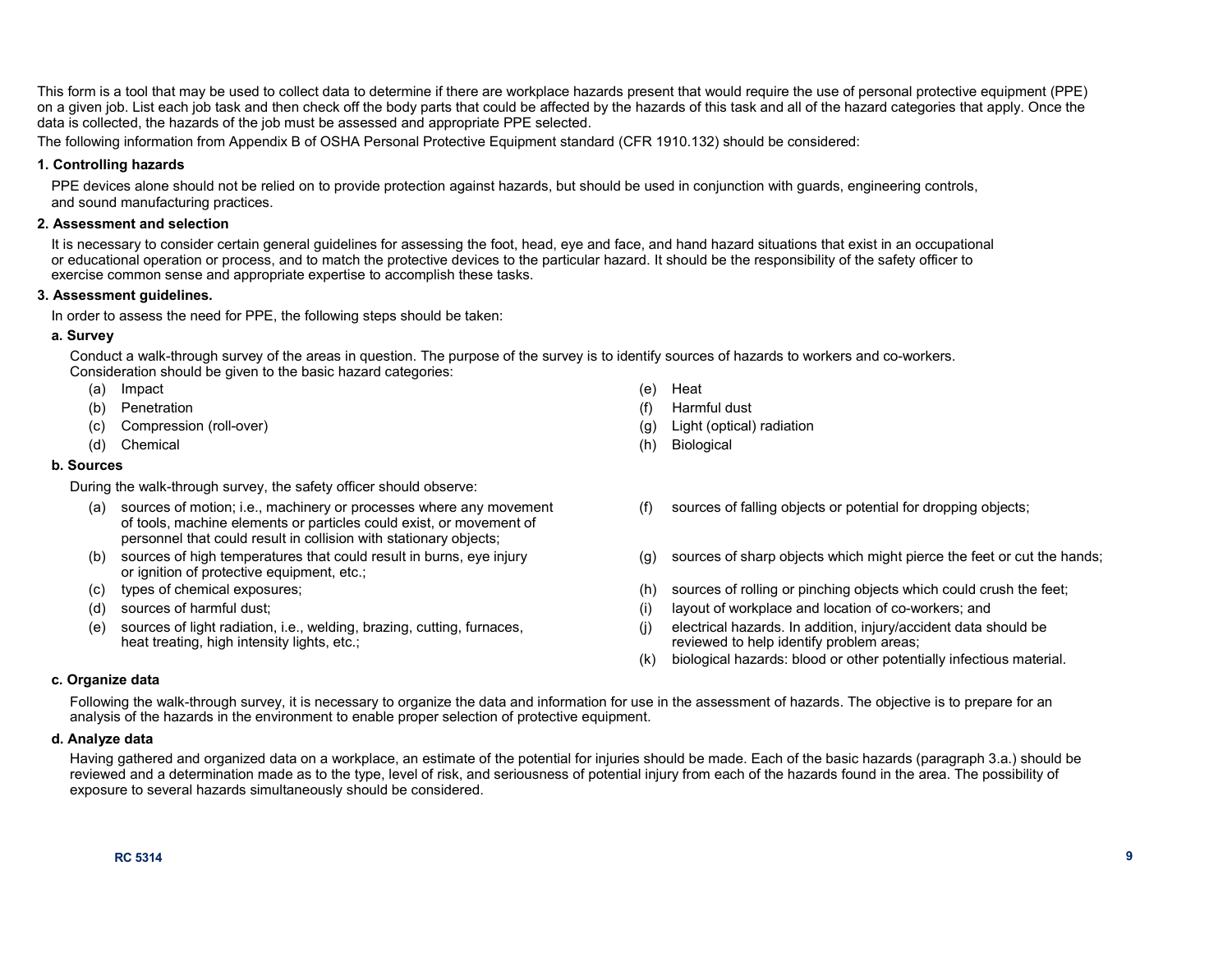## Sample PPE Action Plan

(Use this form as a guide, and to customize to your organization's needs.)

This plan can assist in identifying the steps of a PPE plan.

Goal

Comply with best safety practices. Assess hazards, certify PPE used in the workplace and provide complete risk protection for our workplace.

## Primary Exposures

Injuries from impact, penetration, compression, chemical, heat, harmful dust, noise, light, etc.

| <b>Action Steps</b>                                                                                                                                                       | By Whom | By When | Completed |
|---------------------------------------------------------------------------------------------------------------------------------------------------------------------------|---------|---------|-----------|
| Inventory processes, tasks or equipment that<br>may expose workers to hazards of impact,<br>penetration, compression, chemical, heat,<br>harmful dust, noise, light, etc. |         |         |           |
| Review SDS for hazard information.<br>Hazard levels - physical and health hazards<br>×,                                                                                   |         |         |           |
| Exposure monitoring requirements (if any)<br>×,                                                                                                                           |         |         |           |
| Specific exposure concentrations (compared<br>to OSHA PEL / ACGIH TLV)                                                                                                    |         |         |           |
| Exposure monitoring already accomplished<br>ш                                                                                                                             |         |         |           |
| Recommended engineering controls<br>×                                                                                                                                     |         |         |           |
| Recommended PPE<br>×                                                                                                                                                      |         |         |           |
| Select and list the PPE that will protect affected<br>employees; ensure it is in proper working<br>condition.                                                             |         |         |           |
| Communicate with affected employees the<br>decision and circumstances requiring when<br>selected PPF is to be used.                                                       |         |         |           |
| Ensure that PPE properly fits affected<br>employees.                                                                                                                      |         |         |           |
| Train affected workers in at least the following:<br>When PPE is necessary                                                                                                |         |         |           |
| What PPE is necessary<br>×                                                                                                                                                |         |         |           |
| How to properly put on/take off, adjust and<br>×<br>wear PPE                                                                                                              |         |         |           |
| How to maintain, care for and properly<br>$\blacksquare$<br>dispose of PPE                                                                                                |         |         |           |
| Provide retraining when workplace changes<br>ш<br>render previous training or PPE selection<br>obsolete; or adequate level of knowledge is<br>not demonstrated            |         |         |           |
| Provide written hazard assessment certification<br>identifying the workplace being evaluated and<br>the persons certifying that the evaluation has<br>been performed.     |         |         |           |
| Provide written training record certification<br>containing the name of each employee trained,<br>date trained and subject of the certification.                          |         |         |           |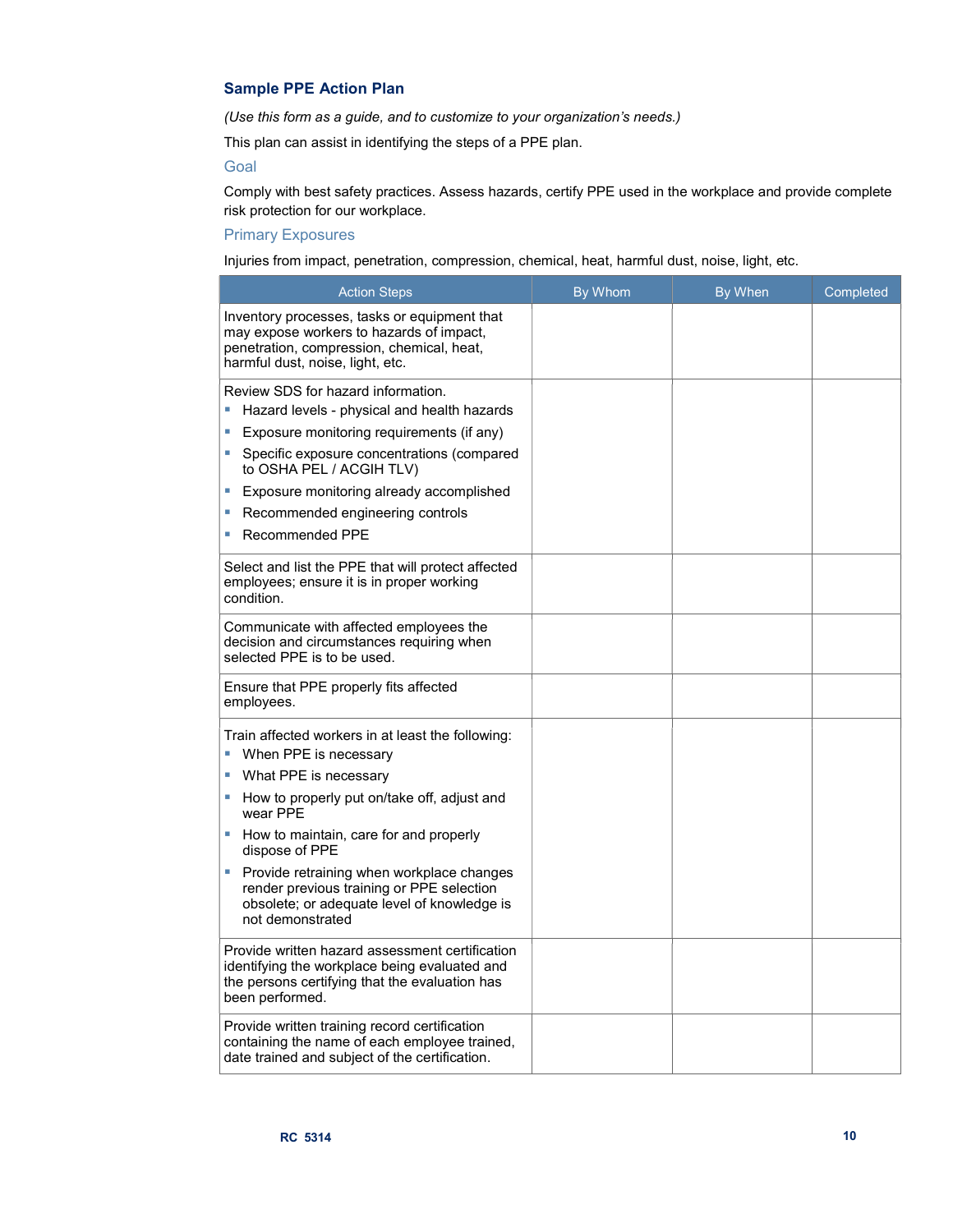## Sample Hazard Assessment Certification

This form is optional.

| ---<br>Division <sup>®</sup> | .1e <sub>r</sub><br>∵unenu.<br>ша |  |
|------------------------------|-----------------------------------|--|
|                              |                                   |  |

| SOURCE                              | <b>DESCRIPTION</b> | ASSESSMENT OF HAZARD | PROTECTION MEANS |
|-------------------------------------|--------------------|----------------------|------------------|
| <b>IMPACT</b>                       |                    |                      |                  |
|                                     |                    |                      |                  |
|                                     |                    |                      |                  |
|                                     |                    |                      |                  |
| <b>PENETRATION</b>                  |                    |                      |                  |
|                                     |                    |                      |                  |
|                                     |                    |                      |                  |
| <b>COMPRESSION</b><br>(ROLL OVER)   |                    |                      |                  |
|                                     |                    |                      |                  |
|                                     |                    |                      |                  |
| <b>CHEMICAL</b>                     |                    |                      |                  |
|                                     |                    |                      |                  |
|                                     |                    |                      |                  |
|                                     |                    |                      |                  |
| <b>HEAT</b>                         |                    |                      |                  |
|                                     |                    |                      |                  |
|                                     |                    |                      |                  |
| <b>HARMFUL DUST</b><br><b>OR</b>    |                    |                      |                  |
| <b>PARTICULATE</b>                  |                    |                      |                  |
|                                     |                    |                      |                  |
| LIGHT (OPTICAL)<br><b>RADIATION</b> |                    |                      |                  |
|                                     |                    |                      |                  |
|                                     |                    |                      |                  |
|                                     |                    |                      |                  |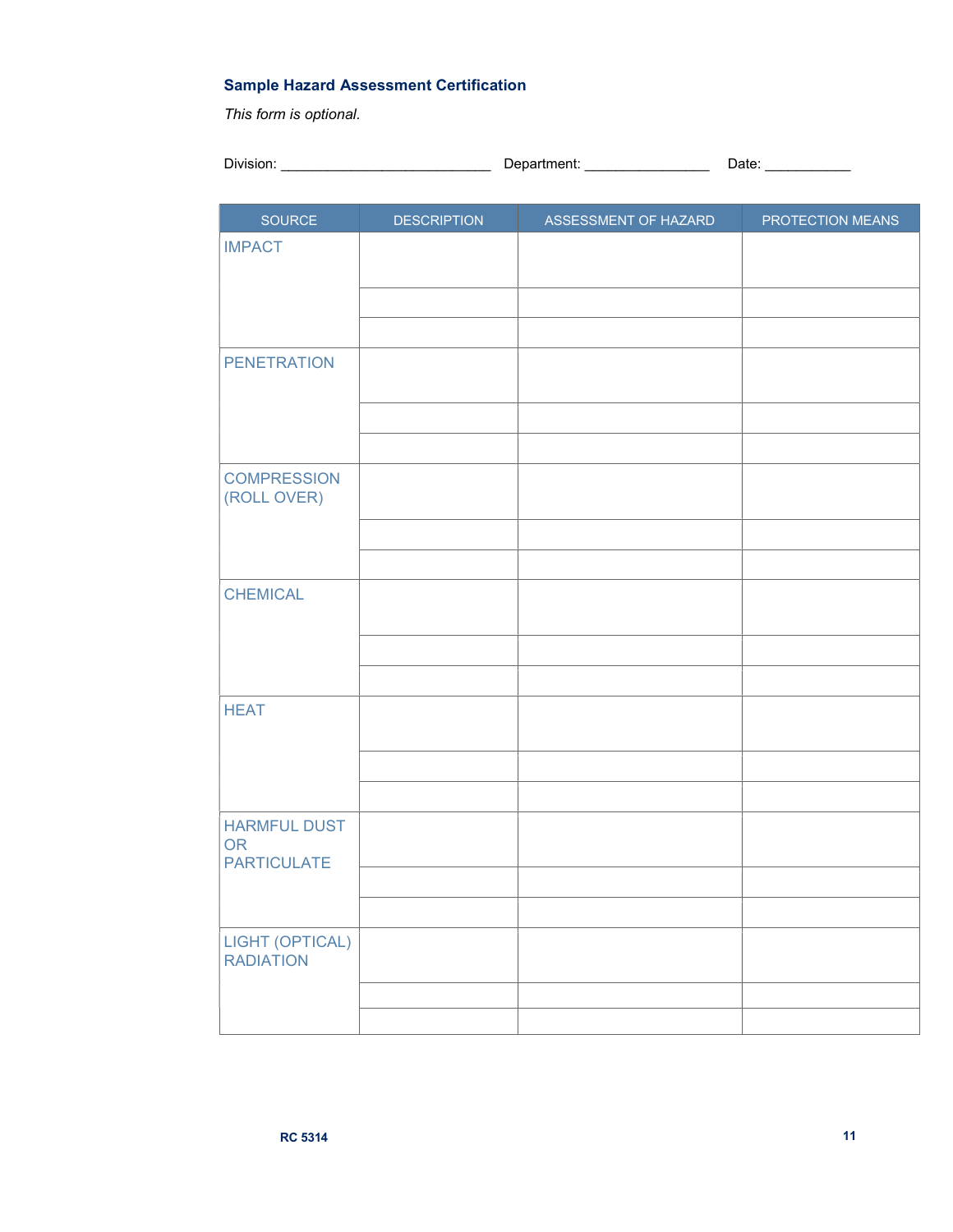## Sample PPE Training Records

(Use this form as a guide, and to customize to your organization's needs.)

|           | Job Function: ___________________________________ |  |
|-----------|---------------------------------------------------|--|
| Location: |                                                   |  |

Instructions: Check and date appropriate boxes for which training has been conducted and employee has demonstrated knowledge

| Type                                          | Date of Training |
|-----------------------------------------------|------------------|
| Eye Protection                                |                  |
| <b>Foot Protection</b>                        |                  |
| <b>Hand Protection</b>                        |                  |
| <b>Head Protection</b>                        |                  |
| <b>Fall Protection</b>                        |                  |
| <b>Respiratory Protection</b>                 |                  |
| <b>Hearing Protection</b>                     |                  |
| Other required by job (Specify type and date) |                  |

I have received and understand what type of personal protective equipment is necessary as a part of my job. I understand when I am required to use PPE, and how to properly put on, take off, adjust and wear the personal protective equipment. I know and practice with the limitations of the personal protective equipment, and I will demonstrate proper care, maintenance and disposal of the personal protective equipment as this plan and procedures inform me to do so.

|                                                                                                                                    | Date: _______________ |
|------------------------------------------------------------------------------------------------------------------------------------|-----------------------|
|                                                                                                                                    | Date: _______________ |
|                                                                                                                                    | Date: ____________    |
| Occupational Health Professional: ___<br>the control of the control of the control of the control of the control of the control of | Date:                 |